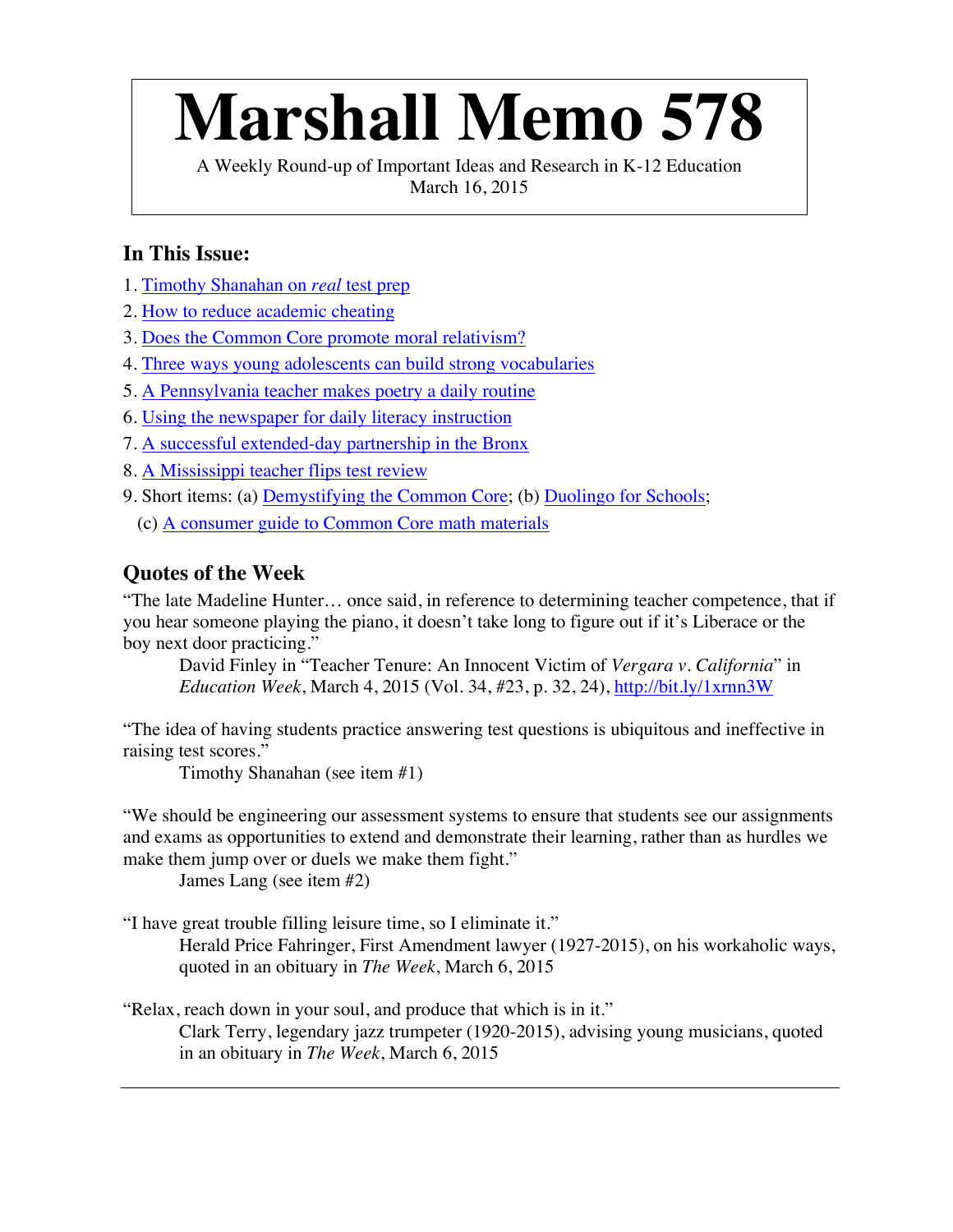#### **1. Timothy Shanahan on** *Real* **Test Prep**

"The idea of having students practice answering test questions is ubiquitous and ineffective in raising test scores," says Timothy Shanahan (University of Illinois/ Chicago) in this article in *The Reading Teacher*. He understands the pressure to raise scores on the new generation of more-challenging ELA tests coming down the pike – PARCC, Smarter Balanced, and others. But the time-honored approach of analyzing sample test items and having students answer questions on main idea, supporting detail, providing evidence, describing a character, identifying a theme, and drawing conclusions doesn't work, he says. "It has never worked. And it won't work any better with the new assessments on the horizon. It's as ineffective as pushing the elevator button multiple times to hurry it along or turning the thermostat to 90º to make a room warm up faster."

So why are so many principals and superintendents and teachers wasting valuable instructional time on an ineffective strategy? "There is a kind of logic to it," says Shanahan: "The students are practicing something that at least *looks like* it could improve test scores." But the fundamental problem is that many educators are not sure what *will* improve test scores and make students better readers. It's not students' ability to answer questions on specific skills, says Shanahan – "performance on various question types explains none of the variance in student performance on standardized comprehension tests… Analyses of test performance suggest that outcome variance is due not to the questions but to the passages. On reading comprehension tests, it matters how well students read the passages that they will be questioned about. If you want higher test scores, then teach your students to read the test passages better." How do teachers do that? Here are Shanahan's suggestions:

• *Teach students how to figure out unknown words*. When they take the new tests, students are going to encounter some words they don't know – there's no way they will have learned all the possible words. If instruction during the year has focused on learning as many words as possible, students will be up the creek without a paddle. But if instruction has focused on learning words *and* strategies for figuring out unknown words, students will be able to manage. Shanahan believes that during the year, too many teachers are pre-teaching words. That's okay if the words' meaning can't be figured out from context clues. But if there are context clues, as there usually are, students should be required to do the work of figuring out the word – and explicitly taught how to struggle successfully.

• *Making sense of sentences*. Consider this sentence from a fourth-grade text and how difficult it would be for many students to decipher its dependent clauses: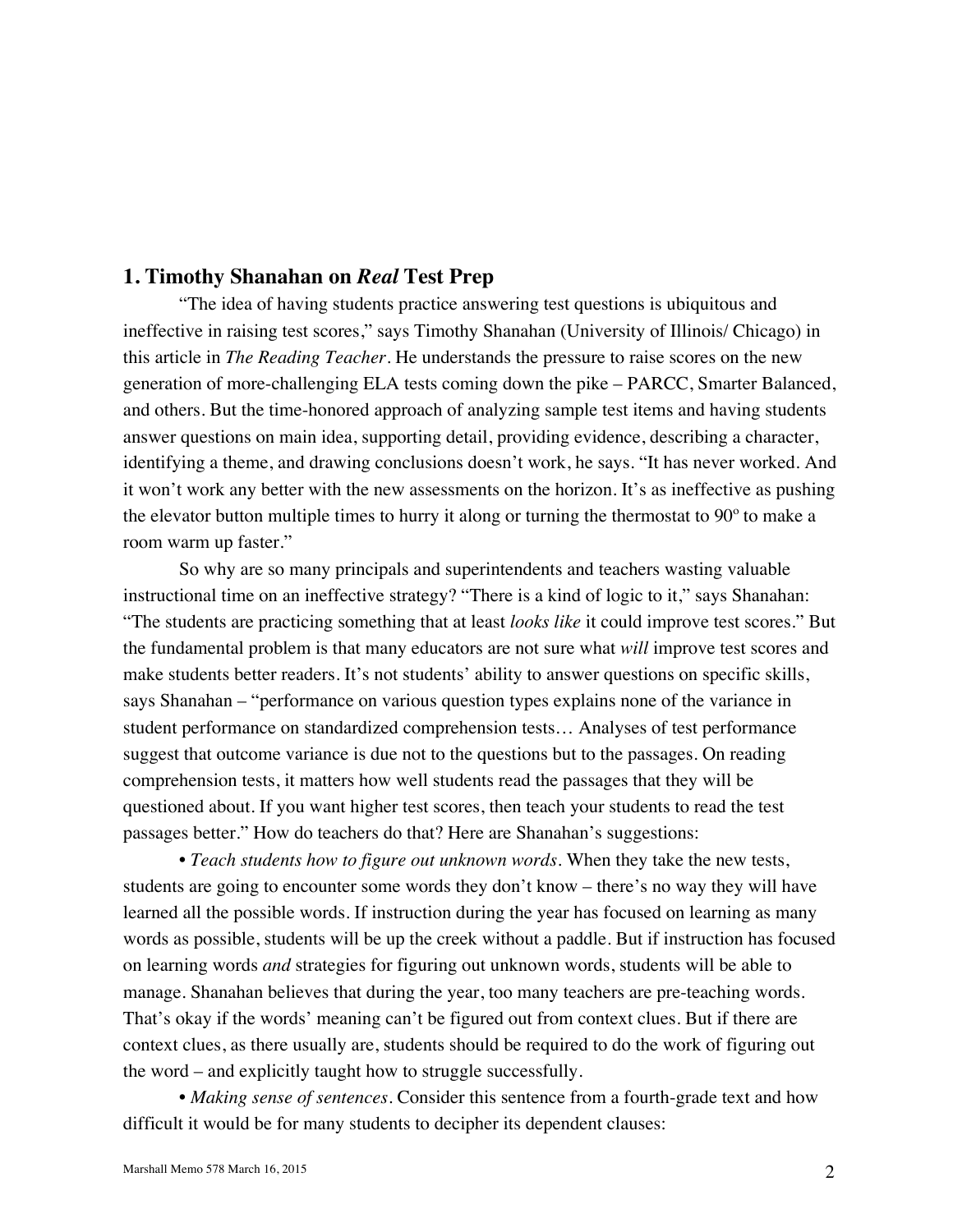*The women of Montgomery, both young and older, would come in with their fancy holiday dresses that needed adjustments or their Sunday suits or blouses that needed just a touch – a flower or some velvet trimming or something to make the ladies look festive.*

Students need explicit instruction in how to close-read this sentence, break it down to its basic elements by taking out parenthetical phrases, and make sense of it. The same is true of sentences that use the passive voice (*It was determined by Roosevelt that the Chancellor's message did not require an immediate response from the State Department*). "There is a substantial research base showing the effectiveness of sentence combining and sentence reduction in improving students' writing and reading comprehension," says Shanahan. "Such lessons, at one time, were commonplace in many American classrooms. Perhaps it's time for their rediscovery."

• *Silent reading with real understanding* – Reading comprehension tests require students to read lengthy passages without prompting or assistance. How much practice are students getting at this demanding task? Shanahan wonders. He sees silent reading periods in schools he visits, but he's unclear: "I just can't tell, from what I see, whether the students are really improving in that essential reading skill or whether they are languishing. In many situations, I doubt whether the teacher knows, either. Sadly, I'm finding that few teachers have any idea how to teach students to engage successfully in this kind of extended silent reading." Shanahan believes many students need to be asked to read one sentence silently and be quizzed on it, then two sentences, then a paragraph, then a page, then a chapter. "This kind of build-up reading with intensive questioning can take place beyond the reading book," he says – in science, social studies, *Weekly Reader, Time for Kids*. And students need to be able to do it without picture clues.

If we teach these three things well – figuring out unknown words, breaking down difficult sentences, and sustaining concentration and comprehension when reading long passages silently – Shanahan believes we will see improved test performance, and students will be better readers as well.

"Let's Get Higher Scores on These New Assessments" by Timothy Shanahan in *The Reading Teacher,* March 2015 (Vol. 68, #6, p. 459-463), available for purchase at http://onlinelibrary.wiley.com/doi/10.1002/trtr.1329/pdf; Shanahan can be reached at shanahan@uic.edu.

*Back to page one*

#### **2. How to Reduce Academic Cheating**

In this interview with Serena Golden in *Inside Higher Ed*, James Lang (Assumption College) discusses his recent book, *Cheating Lessons: Learning from Academic Dishonesty* (Harvard University Press, 2013). Lang believes today's students aren't more academically dishonest than previous generations, but there is still plenty of cheating – most students admit to doing it at some point in their college careers [and the same is true in the pre-college years]. Here are some key points from the interview: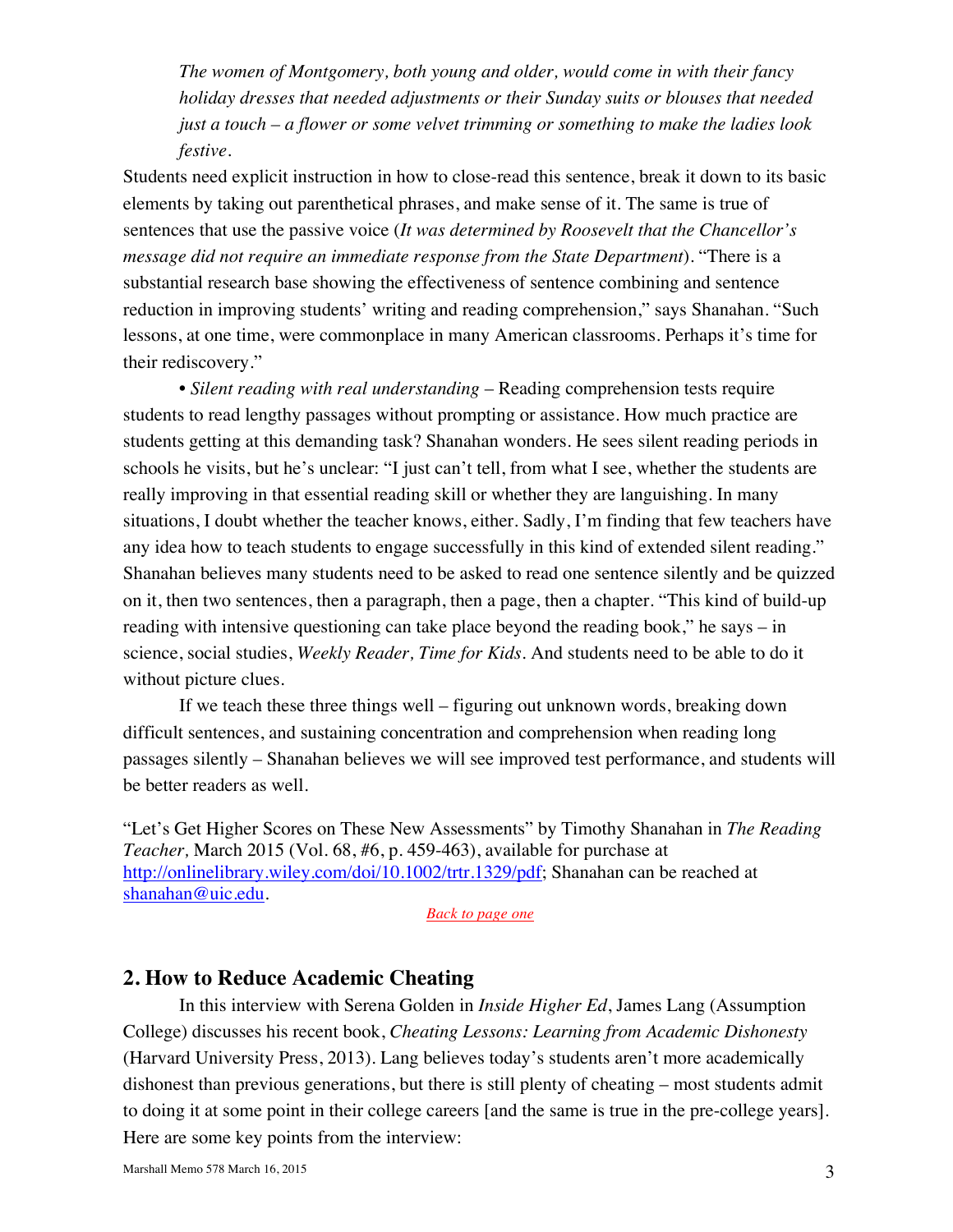• "Cheating is an inappropriate response to a learning environment that's not working for the student," says Lang. Students need to be held accountable if they cheat, but cheating is a symptom that something is amiss. Perhaps the course is a meaningless curriculum requirement, an assignment seems like busywork, or the student is confused and lacks the skills and knowledge to be successful.

• Students who are mastery-oriented are motivated to understand and retain course content, whereas performance-oriented students are anxious to get good grades and less concerned about the material for its own sake. Researchers have found that mastery-oriented students understand more and have better long-term retention than performance-oriented students – and they cheat less.

The good news, says Lang, is that students aren't locked into a mastery or performance orientation: "the design of the learning environment can nudge students toward mastery or performance orientations. The more choices and control you can give to students over how they will demonstrate their learning to you, the more you nudge them toward mastery learning. By contrast, if you force all students to jump through the same six hoops, you are sending the message that what matters are the hoops, not the learning. We should be engineering our assessment systems to ensure that students see our assignments and exams as opportunities to extend and demonstrate their learning, rather than as hurdles we make them jump over or duels we make them fight."

• Developing students' interest and intrinsic motivation is an important cheating preventer, says Lang. One of the best ways to accomplish this is posing intriguing and challenging questions and problems and shaping classroom interactions around finding the answers. Every time teachers step into their classrooms they should be asking themselves, "Why should students care about this material?"

• One reason students cheat is that they have an inaccurate metacognitive sense of their grasp of the material. "Typically they overestimate their understanding," says Lang, "which leads them to underprepare. Then they find themselves in front of a test or in the eleventh hour before an assignment is due, and they realize that they are in serious trouble." In desperation, they look at a nearby student's test, pull out a smartphone, or plagiarize. The best way to give students an accurate picture of their level of mastery is frequent, low-stakes assessments with prompt feedback.

• "Grounded" assignments and assessments are also helpful, says Lang – based on realworld situations that spark intrinsic motivation and make cheating both difficult and unnecessary.

• Administrators can support teachers by taking reports of cheating seriously, following up in ways that are not burdensome to classroom teachers, keeping track of all instances, and identifying repeat offenders.

• A common reaction when educators discover cheating is to get angry and say, "What made you think you could get away with this? Do you think I'm an idiot?" Lang's advice to teachers who discover cheating: "Don't take it personally. Students cheat on assignments or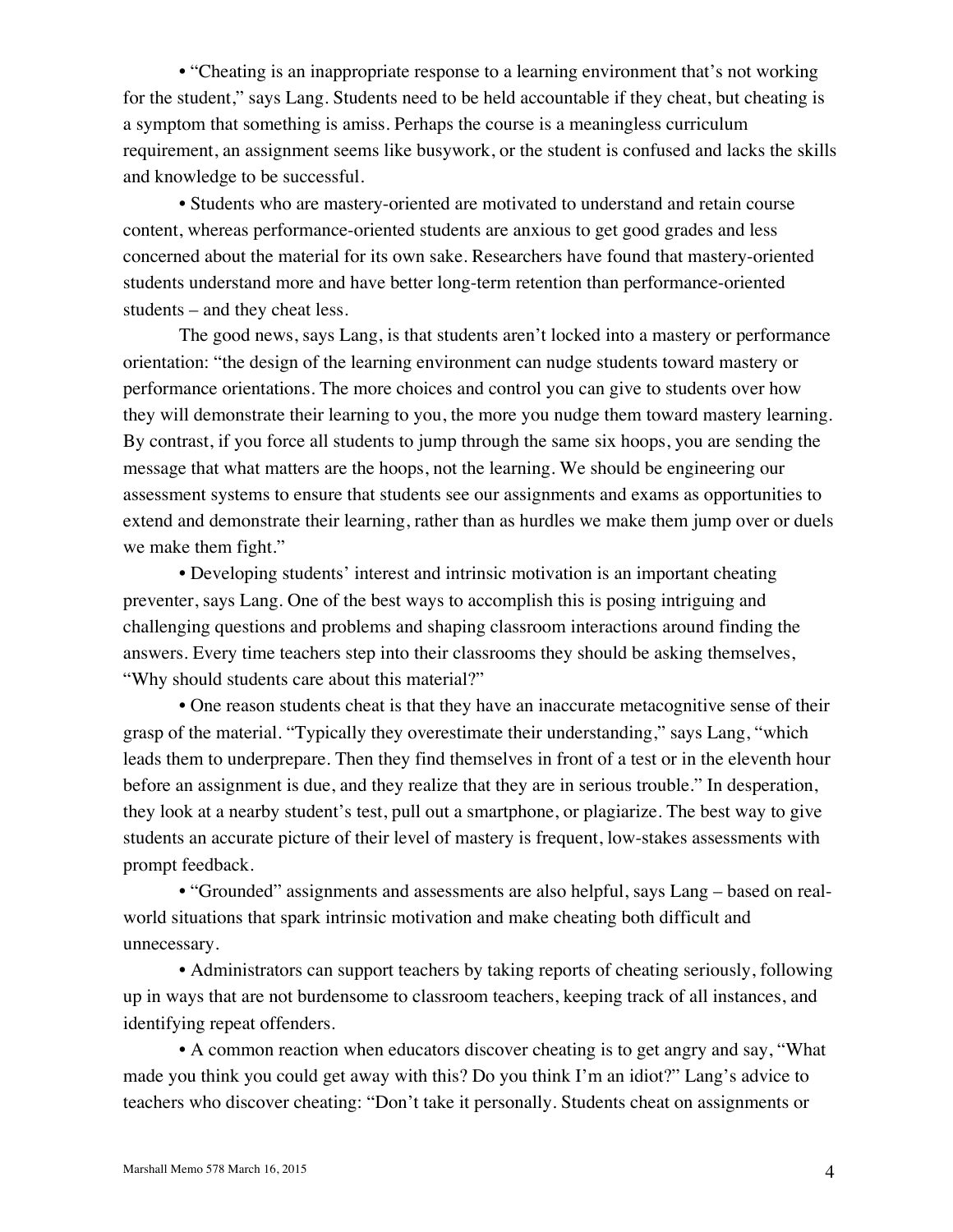exams; they don't cheat on you." For first offenders, give them the consequences and hope they learn from it. But repeat offenders need more serious consequences from administrators.

"Cheating Lessons" – An interview with James Lang by Serena Golden in *Inside Higher Ed*, September 11, 2013, http://bit.ly/1EjRtsQ; Lang can be reached at lang@assumption.edu. *Back to page one*

## **3. Does the Common Core Promote Moral Relativism?**

In this *Education Gadfly* article, Kathleen Porter-Magee says most schools teach fact and opinion in a way that leads to squishy moral reasoning: facts exist or can be proven, opinions are subjective, so there are no absolute "moral facts" that can or should be imposed on others. In short, to each his or her own. According to philosopher James McBrayer in a recent *New York Times* blog, his fellow professors report that "the overwhelming majority of college freshmen in their classrooms view moral claims as mere opinions that are not true or are true only relative to a culture."

Porter-Magee believes the binary fact/opinion approach, which she says is reflected in the pre-Common Core curriculum standards of all but five states, is missing an important third category: moral judgments – for example, murder is wrong. "If moral facts exist," says Porter-Magee, "then saying that murder is wrong isn't merely an opinion. Most Americans accept that 'murder is wrong' is a moral fact. Therefore, we have no problem imposing that moral law on society and holding all people, regardless of their personal beliefs and opinions, to that moral standard. Of course, moral facts aren't provable the same way objective facts are. They are arrived at through reasoned judgment. I can 'prove' the table is hard. I can 'prove' that vaccines prevent disease. But I can't 'prove' murder is wrong, or that it's wrong to steal. I accept that murder is wrong and that stealing is wrong through reasoned judgment."

McBrayer's blog attracted a lot of attention because he said that Common Core standards continue the fact/opinion fallacy. In truth, says Porter-Magee, the grade 6-12 Common Core standards specifically require that students "distinguish among fact, opinion, and reasoned judgment in a text." Middle and high school, she argues, is the appropriate stage for students to make this kind of moral argument. McBrayer's thesis is even weaker, she says, because he cited curriculum materials that were developed by an independent group that is not affiliated with Common Core.

"So what would a reasoned judgment conclude about McBrayer's attack on Common Core?" Porter-Magee concludes. "Rather than reinforcing the prevailing moral relativism in our schools, Common Core actually provides a path forward for students themselves to find their way back to moral facts."

"Moral Facts and the Common Core" by Kathleen Porter-Magee in *Education Gadfly*, March 11, 2015 (Vol. 15, #10), http://edexcellence.net/articles/moral-facts-and-the-common-core *Back to page one*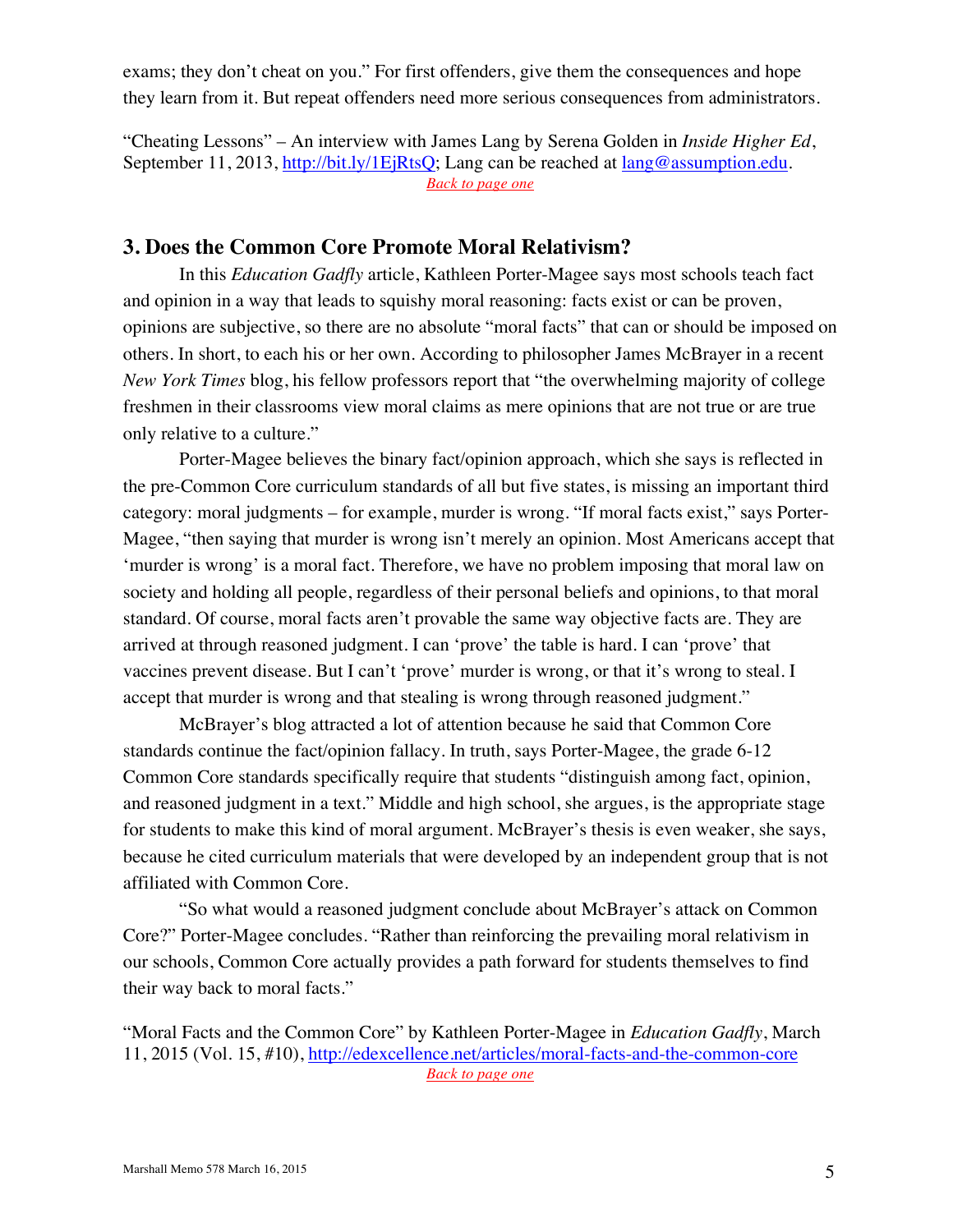#### **4. Three Ways Young Adolescents Can Build Strong Vocabularies**

In this *Review of Educational Research* article, Evelyn Ford-Connors and Jeanne Paratore (Boston University) say it's critically important to expand students' vocabularies between grade 5 and 12. Why the focus on this age-range? Because so many adolescents are struggling with literacy, because the texts they're asked to read are increasingly demanding, and because researchers have found that a wide vocabulary is an integral component of proficient reading. "Word knowledge exists as a rich network of information in which words are connected to mental schema, prior experience, and associations with other words, concepts, and ideas," say Ford-Connors and Paratore. "Knowledge of a word thus extends well beyond its definition to include not only the ability to recognize a word but also to instantly access information *about* it and to create meaning from spoken or written texts."

How are students going to learn the tens of thousands of words they need to be prepared for college and career success? Being exposed to a word once or twice is clearly insufficient. To add a word to their vocabulary, students need to move along this continuum:

- No idea what the word means;
- Have heard it but don't know its meaning;
- Recognize it in context as related to a particular category or idea;
- Understand its meaning in a variety of contexts;
- Can use the word accurately in speaking and writing.

It takes *numerous* exposures to words and related ideas in a variety of contexts to reach the last stage – and that has to happen thousands of times during middle and high-school years.

Why do so many students lack appropriately sophisticated vocabularies? Ford-Connors and Paratore believe a major reason is the word-learning strategies being used in many U.S. classrooms. The most common approach is teachers introducing lists of words, providing synonyms, and having students look them up in the dictionary and use them in sentences. This strategy is "largely ineffective for increasing students' understanding of words," they say, because it provides neither the repeated exposure nor the rich network of semantic and associative connections necessary to embed new words in students' vocabularies – especially students who enter knowing relatively few words.

What is to be done? Ford-Connors and Paratore point to three research-based components of effective vocabulary development that teachers need to use on a regular basis if they're not already doing so:

• *Wide reading of complex texts* – This is the only way students will be exposed to enough words enough times and in enough contexts to master them. For students to do lots of reading, they need to be motivated by their teachers, by intrinsic and developed interests and passions, and have access to the right kinds of reading materials.

• *Instruction in word learning strategies* – As students read complex texts, they will encounter numerous words they don't know. Students must be able to figure them out or find their meanings, and this is where teachers' explicit instruction is vital – about context clues, morphology, multiple meanings, and "word consciousness" (words' role in sentences and how they can be used differently when spoken or written). And of course certain target words must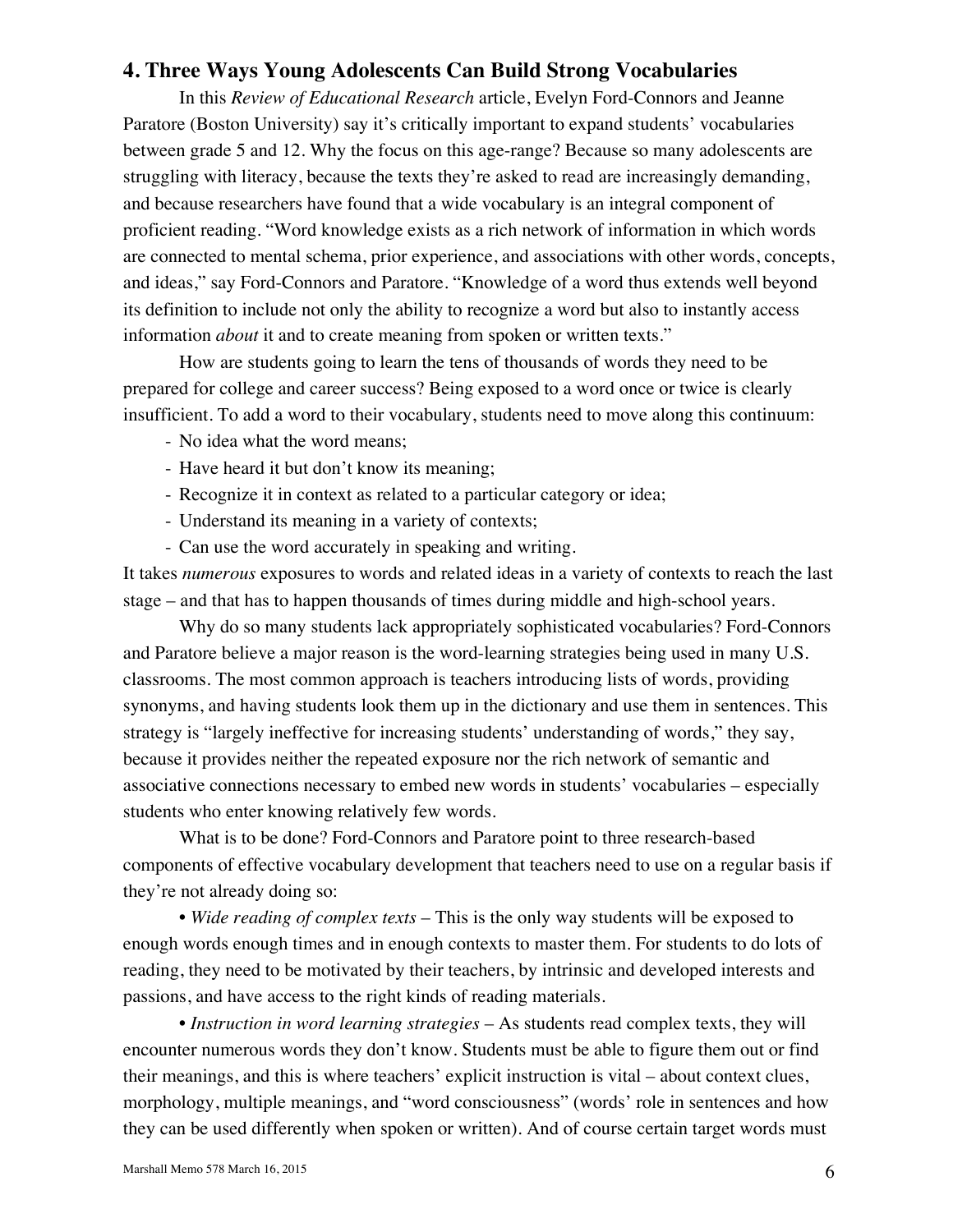be taught directly – perhaps 10-12 a week with many exposures and angles of approach, combined with strategy instruction on their use.

• *Teachers orchestrating rich discussions* – High-quality classroom exchanges are a surprisingly important factor in developing vocabulary, say Ford-Connors and Paratore. Such discussions expose students to hundreds of words in meaningful contexts and enrich the breadth and depth of word knowledge. The key is teachers' skill in facilitating the conversation: "Variety in teachers' questioning techniques extends and challenges students' thinking while encouraging the exploratory talk that supports critical analysis of content," say the authors. "A broad repertoire of teacher talk moves, including, for example, questioning, elaborating, or speculating, scaffolds students' participation and offers students models for engaging in academic inquiry."

"Vocabulary Instruction in Fifth Grade and Beyond: Sources of Word Learning and Productive Contexts for Development" by Evelyn Ford-Connors and Jeanne Paratore in *Review of Educational Research*, March 2015 (Vol. 85, #1, p. 50-91), available for purchase at http://rer.sagepub.com/content/85/1/50.abstract; the authors can be reached at econnors@bu.edu and jparator@bu.edu.

*Back to page one*

#### **5. A Pennsylvania Teacher Makes Poetry a Daily Routine**

In this *Edutopia* article, Pennsylvania teacher Brett Vogelsinger says that one of his most successful routines over the last year has been starting each of his ninth-grade classes with a new poem. Many of his students have previously experienced poetry classes as "dissection labs;" his goal is to make the genre something students love. Here are his suggestions for choosing poems that will make these lesson segments "brisk and bright":

- Choose poems that students can understand on the first reading and reveal greater depth when re-read.
- Choose poems short enough to understand and analyze in a few minutes.
- Choose poems with humor, nostalgia, sarcasm, despair.
- Choose poems you find engaging and fascinating.

Here are some of the activities Vogelsinger uses in his daily poetry start-up routine:

• *Sketch this poem*. Students spend three minutes making a sketch of what they see in a poem and then five minutes discussing the differences in what they saw. His students tried this with "Little Citizen, Little Survivor" by Hayden Carruth, a poem about a rat in a wood pile.

• *Wave this poem*. Students sit in a circle and read the poem one word per student, moving around the circle like a wave, repeating it till the language becomes smooth and fluid.

• *Shout out this poem*. Students find their favorite word or phrase, and when he reads the poem a second time, they join in on their chosen parts. This leads to a good discussion about why certain lines stand out.

• *Build this poem*. He cuts a poem into lines (or, with a short poem, into words), puts the pieces into envelopes, and has students assemble the poem before they've read it. When they hear the real poem, they're ready to discuss its logical coherence and share some different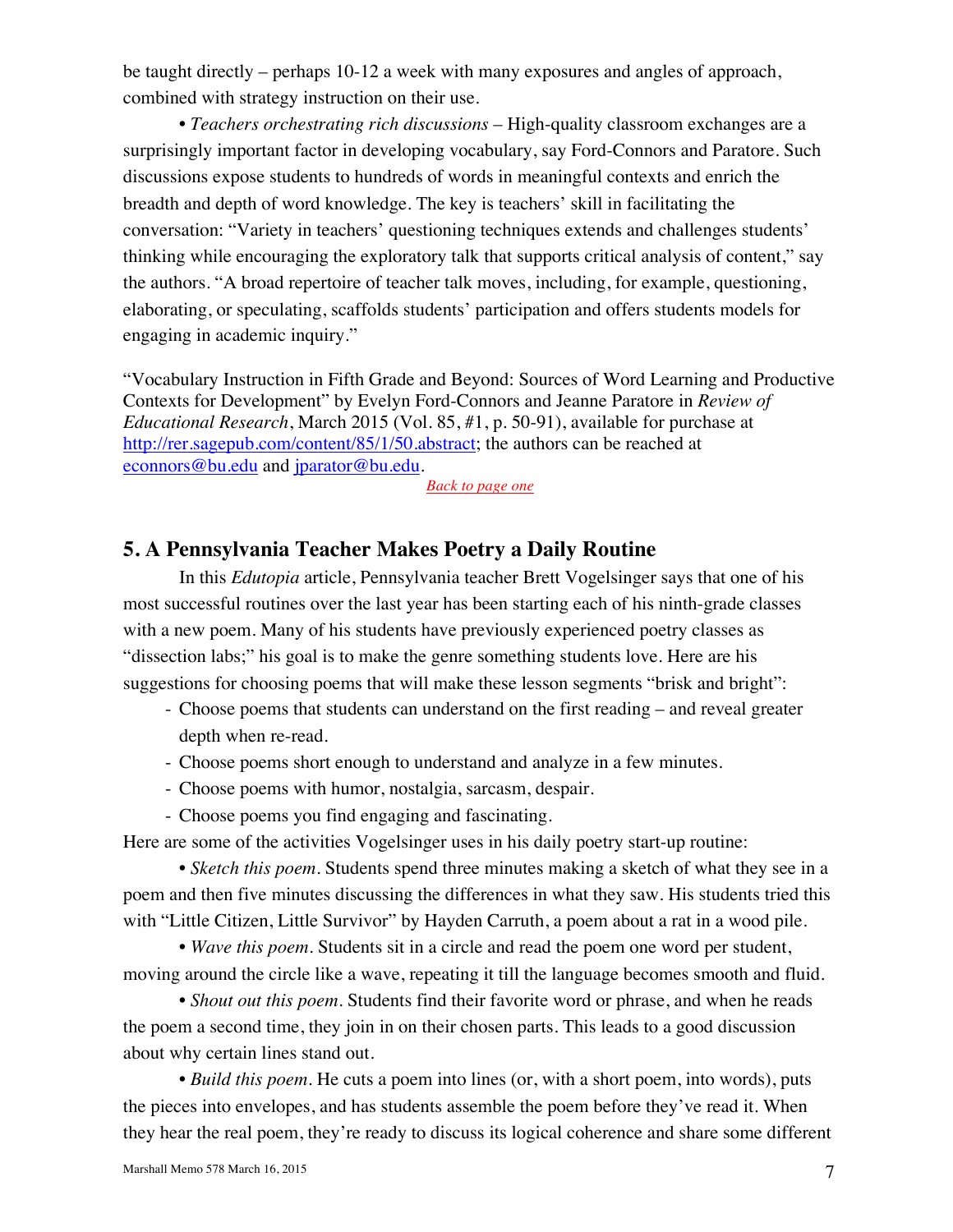ideas on how to express the ideas.

• *Wordle this poem*. Vogelsinger feeds the poem into Wordle http://www.wordle.net to create a word-splash of all its nouns, has students predict what it's about, and discusses whether the nouns are used literally or figuratively.

• *Update this poem*. Students rewrite a poem in contemporary language or substitute local place-names and people. Vogelsinger had his students read "Clay County" by John Hodgen and turn it into "Bucks County."

• *Overdramatize this poem*. After a first reading in a normal tone of voice, he challenges students to read it in an overzealous, dramatic style and discuss different interpretations.

• *Wreck this poem*. Students suggest altering five words in a poem that will destroy the quality or completely change the subject.

• *Gift this poem*. Students write in their journals for three minutes about a person they'd like to give the poem to and why, and then share their ideas with a partner.

• *Connect this poem*. Students are challenged to make non-obvious connections between a poem and something else they're studying – for example, Vogelsinger asked students whether there are connections between a haiku about a falcon by An'Ya and *To Kill a Mockingbird*.

• *Hear this poem*. He searches the Internet for clips of poets reading their own work or performing it in a poetry slam.

• *E-mail or tweet this poem*. A class composes a collective interpretation of a poem and sends it to the poet for his or her reactions. Vogelsinger says his classes have had lively exchanges with Jason Tandon, Sean Hewitt, Robert Pinsky, and others.

"Brisk and Bright Approaches for National Poetry Month" by Brett Vogelsinger in *Edutopia*, March 9, 2015, http://bit.ly/1x7UcZm

*Back to page one*

#### **6. Using the Newspaper for Daily Literacy Instruction**

In this *Elementary School Journal* article, Michelle Jordan (Arizona State University) describes how a veteran teacher used the local newspaper for daily interactive readalouds with her first graders. This exposed students to sophisticated, ever-changing nonfiction texts, broadened their horizons, and engaged them in frequent, vocabulary- and conceptually rich discussions in line with Common Core expectations. Here are some of the ways the teacher scaffolded learning in these daily sessions:

• *Emphasizing the unfolding nature of the world* – Following stories and waiting for outcomes and modeling ways to talk about things that haven't happened yet. For example, there were allegations that baseball pitcher Roger Clemens was lying about using performanceenhancing drugs and the teacher cautioned a student who called him a "cheater" that it was as yet unproven: "We have to wait to find that out."

Marshall Memo 578 March 16, 2015 • *Acknowledging uncertainty* – This involved positioning themselves as fellow wonderers and following weather reports to see how predictions turned out.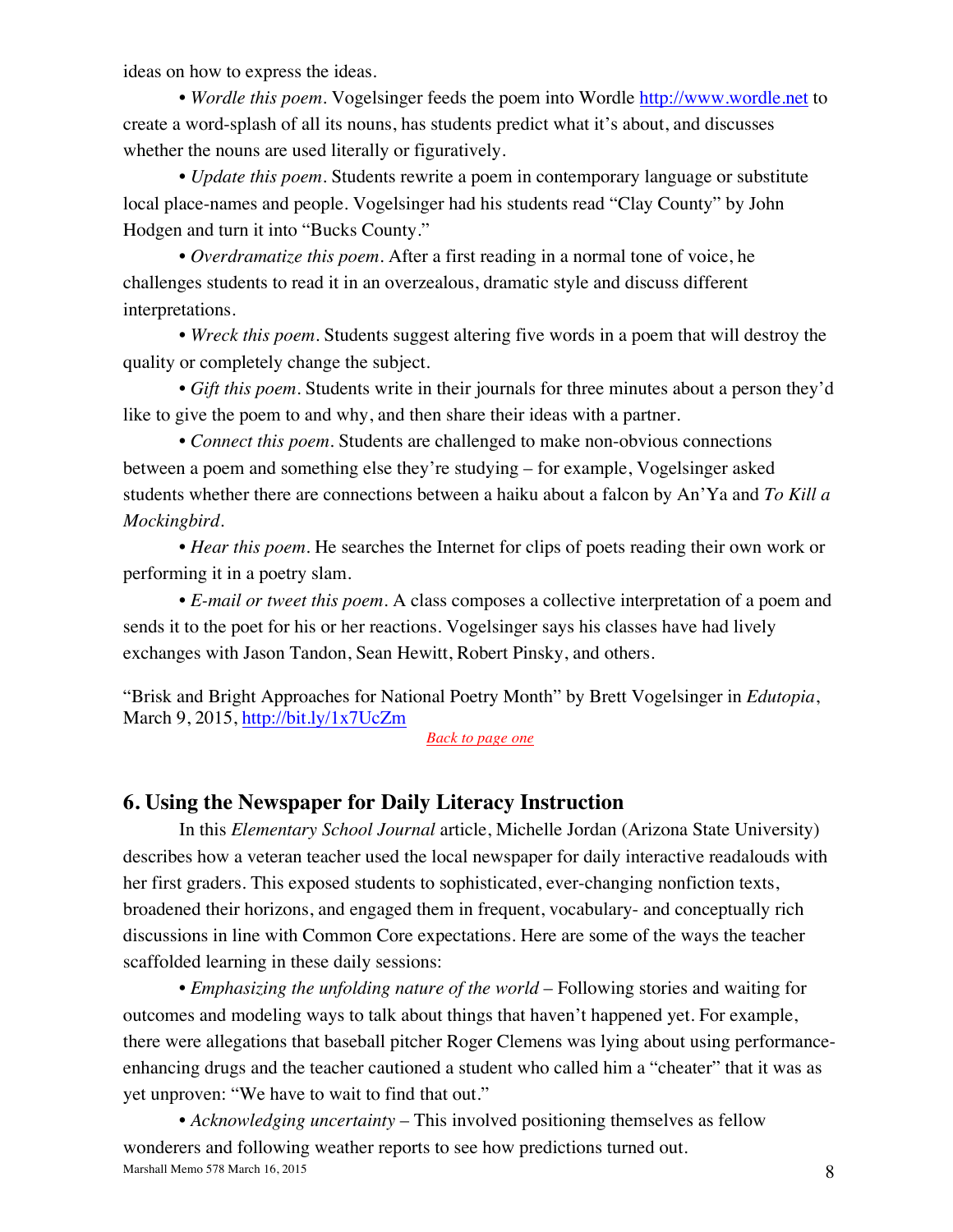• *Improvising connections and engaging in improvisational storytelling* – "Because newspapers are unpredictable in their daily subject matter, talk was less scripted in this activity than in other instructional events in this class," says Jordan. "The teacher had to use whatever physical and conceptual materials were at hand in the news each day to develop students' textual engagement." This provided excitement and unexpected learning each day.

• *Positioning students as members of a larger community* – Every day, the teacher kicked off the newspaper activity with this question: "Did anyone hear or see anything they want me to look for in the newspaper?" The fact that newspapers contain real-time information about events that students might have heard about "reduced the unequal footing between the teacher and the students." Jordan's quantitative analysis of classroom interactions in the daily newspaper readalouds found that 55 percent of talk turns were made by individual students and students increasingly initiated topics as the year went on. Students highlighted stories about local or upcoming events and called attention to simultaneously occurring events – for example, one student mentioned that she had gone swimming over the weekend and the teacher drew attention to a news story and photo about a triathlon in Florida. "Look at all the folks who did the same thing you did. I bet you didn't go swimming there, did you?"

"Extra! Extra! Read All About It: Teacher Scaffolds Interactive Read-Alouds of a Dynamic Text" by Michelle Jordan in *The Elementary School Journal*, March 2015 (Vol. 115, #3, p. 358-383); this article can be purchased at http://bit.ly/1CohlJ5; Jordan can be reached at mejorda2@asu.edu.

*Back to page one*

#### **7. A Successful Extended-Day Partnership in the Bronx**

In this *Kappan* article, New York City principal Ramón González describes his middle school's decade-long struggle to boost students' literacy skills. In the early years, he and his colleagues stocked classrooms with books, took students to libraries and bookstores, organized a monthly Principal's Book Club, held reading celebrations, and got school staff to work with students after hours. But all this wasn't enough to put a significant dent in low achievement, and teachers working a second shift were showing signs of burnout.

So the school partnered with a program called MS ExTRA to run the late-afternoon portion of the day. Working with several groups including The After-School Corporation (TASC) and Arête Education, MS ExTRA orchestrated more than two hours a day of extra support, literacy tutoring, and enrichment activities (including dance, health, wellness, and robotics). Students also began to attend a summer program to stem learning loss during July and August.

The results were dramatic. Teachers reported that students were more engaged and ready to learn, sixth graders' attendance jumped to 97 percent, and the school's 2013 state ELA test scores were higher than any other public school with similar demographics (charter or traditional). After two years, the school was performing 70 percent above all middle schools in New York City.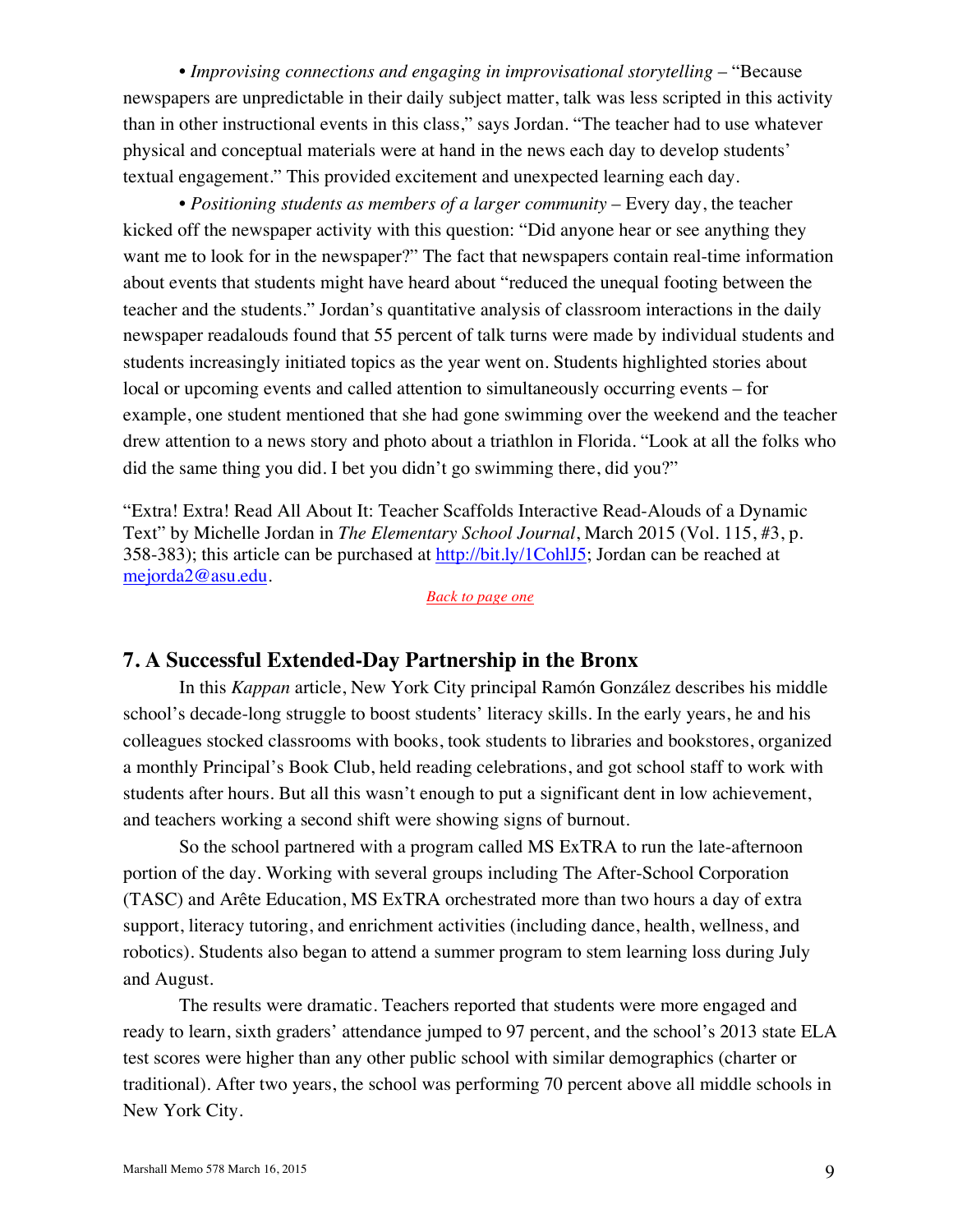González is quick to point out that not every extended-day program produces results like this. Here is his analysis of the key factors in his school's success:

• *Find the right community partner*. There has to be a good match, a shared commitment to maintaining academic rigor, and mutual learning. "You know you have a strong partnership when both partners influence each other," says González.

• *Coordinate the expanded day with the regular school day*. "We don't call our expanded hours 'after-school'," says González; "we call them  $9<sup>th</sup>$ ,  $10<sup>th</sup>$ , and  $11<sup>th</sup>$  periods." There's constant communication "to make sure that what goes on during the school day informs and reflects what's happening in the late afternoon." In particular, there's been a fullcourt press to build students' vocabulary and make sure students are using new words in all their activities.

• *Think creatively about budgeting and staffing*. The extended day is supported by funds from the school department, Title I, and private grants, and some staff spread their time over the two parts of the day.

• *Don't start from scratch*. TASC's website http://expandedschools.org has suggested tools and resources for this kind of partnership in other schools.

"Don't Try to Bridge the Literacy Gap Alone" by Ramón González in *Phi Delta Kappan*, March 2015 (Vol. 96, #6, p 55-58), www.kappanmagazine.com; González can be reached at rgonzalez@schools.nyc.gov.

*Back to page one*

#### **8. A Mississippi Teacher Flips Test Review**

(Originally titled "Snowstorms and Studying Breakthroughs")

In this *Education Update* article, high-school teacher Lillian Sims says she'd reached an impasse with her twelfth grade British literature class: "They wanted a spoon-fed curriculum and I wanted to teach without sacrificing rigor." A quarter of her students weren't on track to pass, and some left her test papers completely blank.

But then a freak snowstorm cancelled school for two days and Sims tried something new to help students prepare for an upcoming test. She recorded a brief video of herself paging through the textbook noting key items, summarized historical events and poems, suggested an acronym to remember titles in a logical sequence, and showed how each poem fit into the unit's themes. She uploaded the video to YouTube and alerted her students about it by e-mail, Facebook, Remind, and Twitter.

When school re-opened, students said they loved the video and wanted her to do it again for future tests. What was the big deal? Sims wondered – all she'd done was review what they'd already heard in class. But then she understood: "[I]t wasn't hearing me talk all over again that had helped; it was seeing me demonstrate how I 'study.' My students didn't need help with literature; they needed help with how to learn."

Marshall Memo 578 March 16, 2015  $10$ For the rest of the year, Sims made a regular routine of uploading study videos, and the results were dramatic. Test grades improved by two letter grades, failures dropped from 15 to 4, every student tried hard, and the number of *A*s went from 6 to 33 percent of the class.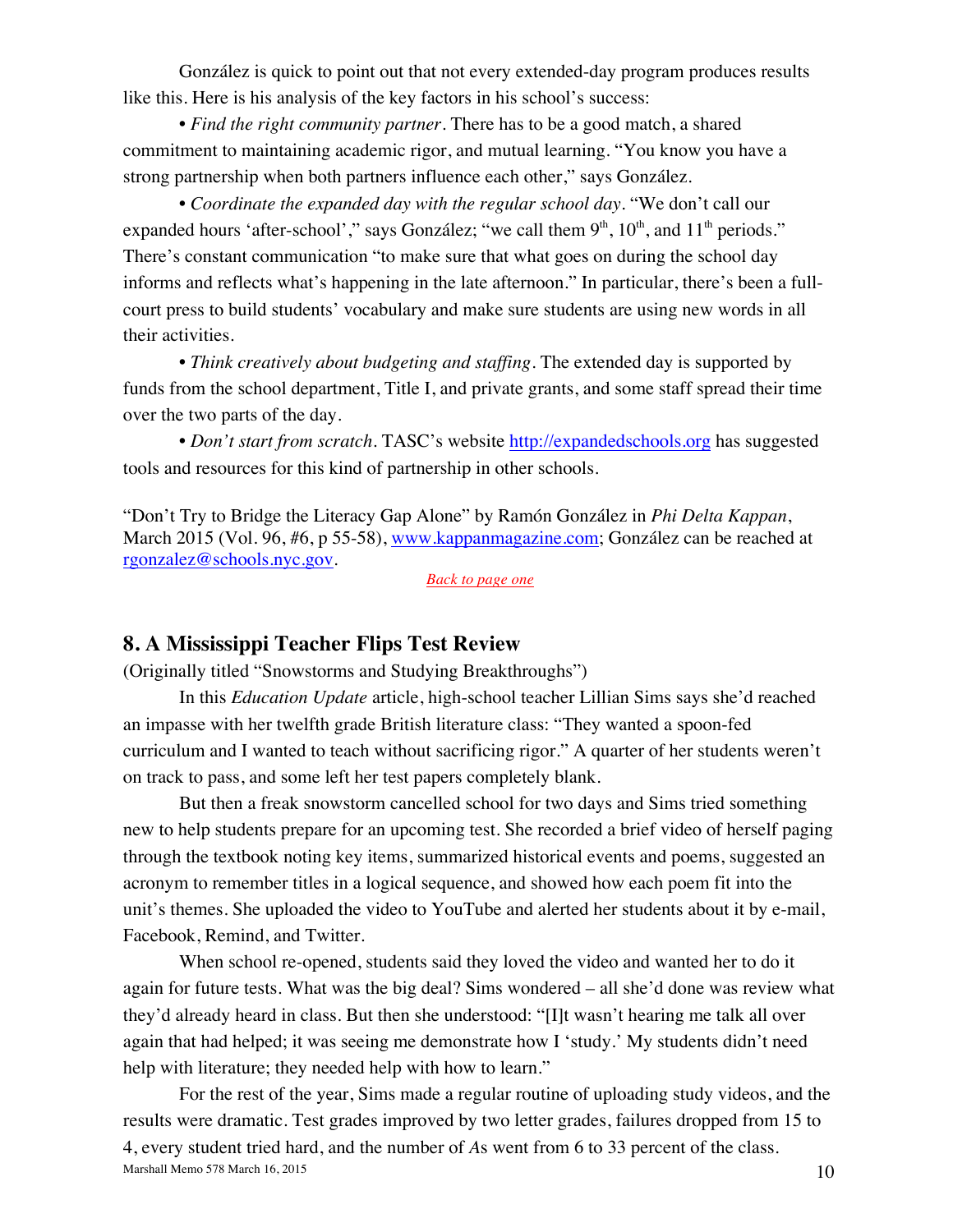"Snowstorms and Studying Breakthroughs" by Lillian Sims in *Education Update*, March 2015 (Vol. 57, #3, p. 8), http://bit.ly/1Li2OCP; Sims can be reached at Lillian.sims@rcsd.ms. *Back to page one*

## **9. Short Items:**

*a. Demystifying the Common Core* – This GreatSchools site aims to make the new K-5 standards accessible to parents and others via brief videos for each grade level: http://www.greatschools.org/gk/milestones/

"GreatSchools Milestones" by Robert Pondiscio in *The Education Gadfly*, March 11, 2015 (Vol. 15, #10), http://edexcellence.net/articles/greatkids-milestones *Back to page one*

*b. Duolingo for Schools* – In this *School Library Journal* review, Melissa Techman (school librarian in Albemarle County, Virginia) recommends this foreign-language learning tool for grades 6 and up: www.duolingo.com. It has free, interactive instruction in Spanish, French, German, Italian, Portuguese, and several other languages.

"Duolingo for Schools, Reviewed" by Melissa Techman in *School Library Journal*, March 2015 (Vol. 61, #3, p. 14-15), www.slj.com

*Back to page one*

*c. A consumer guide to Common Core math materials* – EdReports is a new nonprofit that has teachers, principals, and instructional coaches analyzing the quality of curriculum materials on three criteria: focus and coherence, rigor of mathematical practices, and instructional supports and other usability indicators: http://www.edreports.org. So far, very few commercial programs are getting good reviews: of the twenty K-8 math series reviewed, only one, *Eureka*, met EdReport's criteria for alignment in all grades, with another, *My Math*, meeting criteria only in grades 4 and 5. *Eureka* was created from scratch for New York State's website, EngageNY.

"EdReports.org" by Victoria Sears in *The Education Gadfly*, March 11, 2015 (Vol. 15, #10), http://edexcellence.net/articles/edreportsorg

*Back to page one*

© Copyright 2015 Marshall Memo LLC *If you have feedback or suggestions, please e-mail* **kim.marshall48@gmail.com**